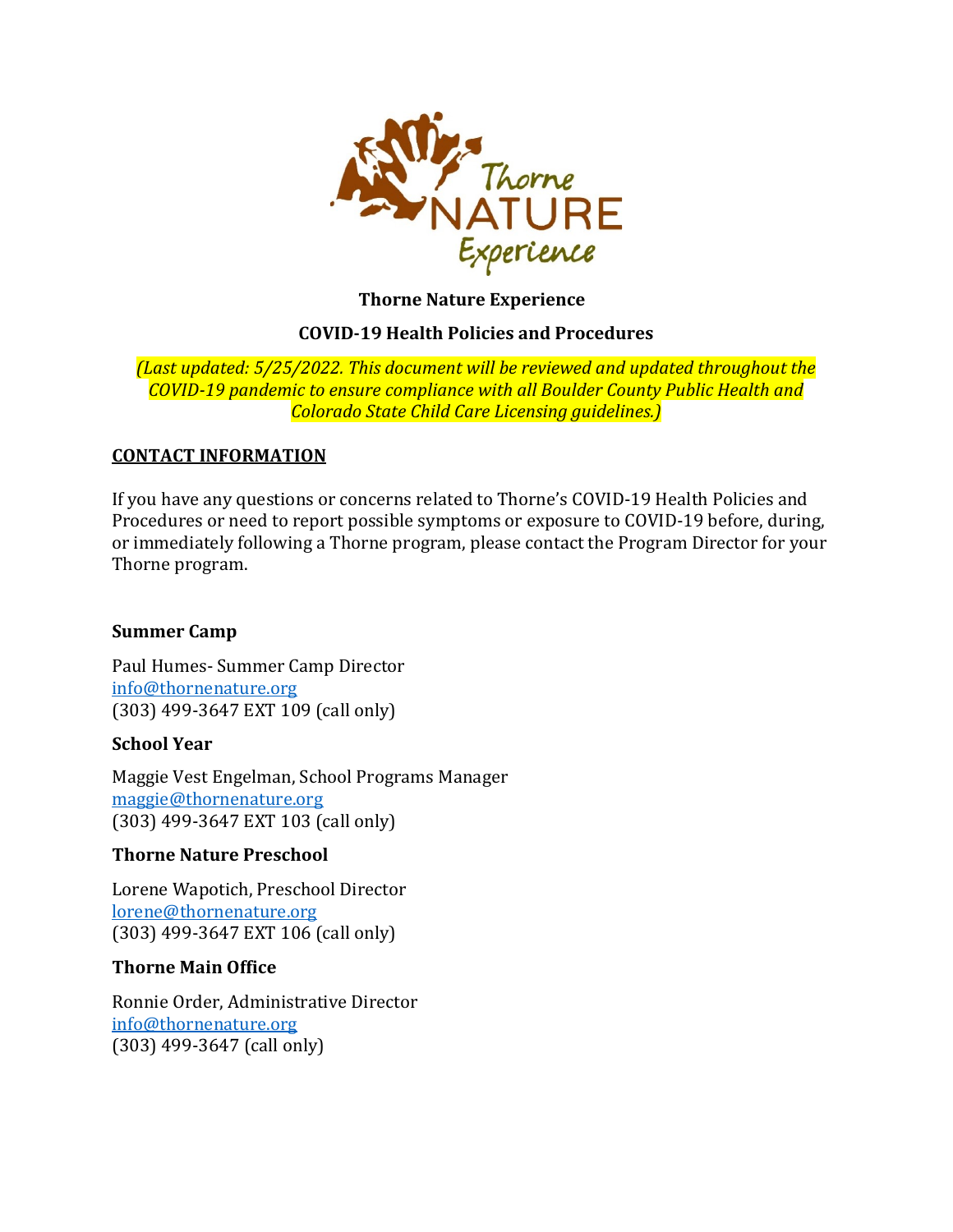### **INTRODUCTION**

### **The health and safety of our participants and staff continues to be Thorne's top priority. The following policies and procedures are designed to help prevent the spread of the COVID-19 virus while also ensuring joyful engagement in Thorne's programs**.

Thorne's COVID-19 Health Policies and Procedures will be the governing health policy throughout the COVID-19 pandemic. Thorne's standard illness policy will be used as indicated in the CDPHE COVID-19 guidance.

Thorne's COVID-19 health policies and procedures were originally developed with guidance from Boulder County Public Health & Environment (BCPHE), CO Department of Public Health & Environment (CDPHE), CO State Emergency Operations Center, Colorado Office of Early Childhood - Department of Human Services (CDHS), the Center for Disease Control (CDC), and the American Camp Association. Thorne will continue to follow CDPHE and local health department guidelines throughout the pandemic to adapt policies and procedures related to COVID-19. Thorne will refer to CDPHE guidelines and will consult with Boulder County Public Health as needed when making decisions related to program policies, closures, exclusion, isolation, quarantine, and general health and wellness. See the [CDPHE Cases and Outbreaks in Child Care and Schools](https://www.cde.state.co.us/safeschools) guidance for more information on specific protocols.

### *If you have any questions, please contact us at [info@thornenature.org,](mailto:info@thornenature.org) [\(303\) 499-](https://www.google.com/search?rlz=1C1GCEA_enUS834US834&sxsrf=ALeKk03rxFJOQkedI9cAZwwNonjtYSNrug%3A1587157919032&ei=nxuaXtuyAYurtQaDw4CgDA&q=thorne+nature+experience&oq=thoren+nature+exp&gs_lcp=CgZwc3ktYWIQARgAMgcIIxCwAhAnMgcIIxCwAhAnMgcIIxCwAhAnMgYIABANEB46BAgjECc6BAgAEA1QoBNYoBNg6BxoAHAAeACAAXKIAaQCkgEDMi4xmAEAoAEBqgEHZ3dzLXdpeg&sclient=psy-ab) [3647,](https://www.google.com/search?rlz=1C1GCEA_enUS834US834&sxsrf=ALeKk03rxFJOQkedI9cAZwwNonjtYSNrug%3A1587157919032&ei=nxuaXtuyAYurtQaDw4CgDA&q=thorne+nature+experience&oq=thoren+nature+exp&gs_lcp=CgZwc3ktYWIQARgAMgcIIxCwAhAnMgcIIxCwAhAnMgcIIxCwAhAnMgYIABANEB46BAgjECc6BAgAEA1QoBNYoBNg6BxoAHAAeACAAXKIAaQCkgEDMi4xmAEAoAEBqgEHZ3dzLXdpeg&sclient=psy-ab) or contact the Program Director for your Thorne program.*

### **Resources:**

[Boulder County Covid Updates](https://www.bouldercounty.org/families/disease/covid-19/)

CDPHE School Guidance- [Summary of most recent changes](https://covid19.colorado.gov/practical-guide-for-operationalizing-cdc-school-guidance#Summary) (Feb 28, 2022)

[How sick is too sick?](https://drive.google.com/file/d/1RcdCmU4SYXwmVhJrA3Pyk0gP0MTDClkF/view) (March 2022)

[At-home Covid 19 symptoms screening tool](https://drive.google.com/file/d/1rM77eLlnivcOuoqv0zy0pXXtjnY-fREN/view) (March 2022)

# **Updates on current COVID-19 Guidance from the CDPHE and CDC**

### **Transitioning to a routine disease control model for COVID-19 in K-12 settings**

*\*The content below is taken from the [CDPHE page "Practical guide for operationalizing CDC's school](https://covid19.colorado.gov/practical-guide-for-operationalizing-cdc-school-guidance#transitioning)  [guidance"](https://covid19.colorado.gov/practical-guide-for-operationalizing-cdc-school-guidance#transitioning)*

Background: As the youngest Coloradans become eligible for vaccines and COVID-19 surveillance indicators such as case rates, percent positivity, and hospitalization rates decrease and stabilize at low levels, schools may choose to transition away from a caseinvestigation response model to a more typical routine disease control model for disease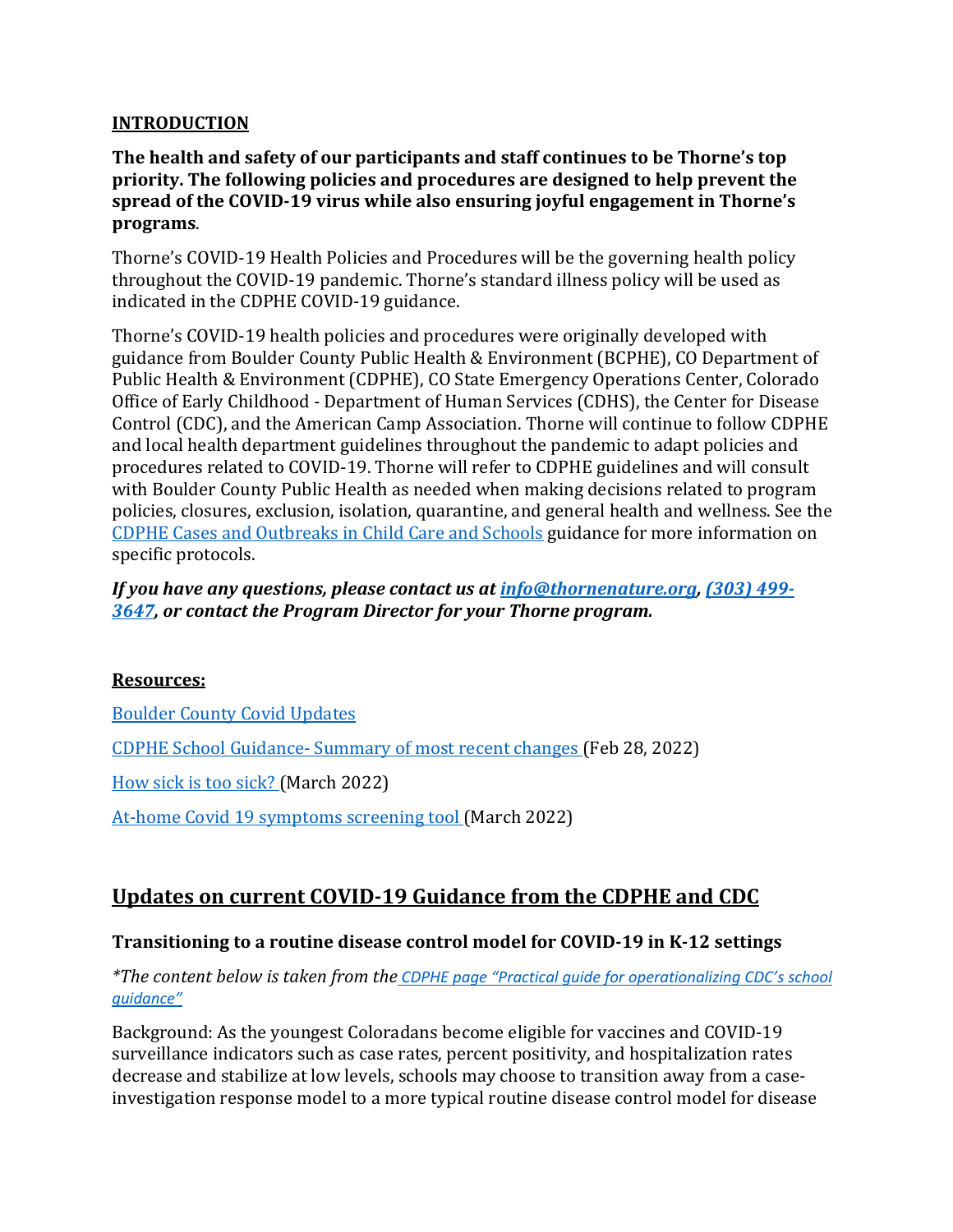control in schools. Such a model focuses more on response to clusters of cases, outbreaks, and evidence of ongoing transmission in schools, and less on individual case investigation, contact tracing, and quarantining of staff and students following school exposures. A routine disease control model for COVID-19 more closely aligns COVID-19 efforts with public health [response strategies used for other infectious diseases](https://cdphe.colorado.gov/communicable-diseases/infectious-disease-guidelines-schools-childcare) in schools. CDPHE's suggested implementation date for this transition is February 28, 2022.

To avoid an increase in outbreaks and greater disruption to schools, transitioning to a routine disease control model should ideally occur once local transmission risk falls below a [high or medium level a](https://www.cdc.gov/coronavirus/2019-ncov/science/community-levels.html)nd stabilizes.

## **COVID-19 Community Level**

[Check current level here](https://www.cdc.gov/coronavirus/2019-ncov/your-health/covid-by-county.html) on CDC COVID-19 by County Tracker

## **What Prevention Steps Should You Take Based on Your COVID-19 Community Level?**

*\*this image is from thi[s CDC reference website.](https://www.cdc.gov/coronavirus/2019-ncov/your-health/covid-by-county.html) The links do not function.*

| Low                                                                             | <b>Medium</b>                                                                                                                                                                                                                                      | <b>High</b>                                                                                                                                                                                                             |
|---------------------------------------------------------------------------------|----------------------------------------------------------------------------------------------------------------------------------------------------------------------------------------------------------------------------------------------------|-------------------------------------------------------------------------------------------------------------------------------------------------------------------------------------------------------------------------|
| Stay up to date with COVID-19<br>vaccines<br>Get tested if you have<br>symptoms | • If you are at high risk for severe<br>illness, talk to your healthcare<br>provider about whether you<br>need to wear a mask and take<br>other precautions<br>• Stay up to date with COVID-19<br>vaccines<br>• Get tested if you have<br>symptoms | • Wear a mask indoors in public<br>Stay up to date with COVID-19<br>۰<br>vaccines<br>Get tested if you have symptoms<br>۰<br>Additional precautions may be<br>۰<br>needed for people at high risk for<br>severe illness |

19 should wear a mask. Masks are recommended in indoor public transportation settings and may be required in other places by local or state authorities.

### **GENERAL POLICIES AND PROCEDURES**

### **Pre-Program**

### **Pre-Program Communication**

Two weeks prior to the start of a program, parents/caregivers will be emailed Thorne's COVID-19 Health Policies and Procedures, Thorne's standard illness policy, and Thorne's COVID-19 [Pre-Program Screening Questions,](https://drive.google.com/file/d/1rM77eLlnivcOuoqv0zy0pXXtjnY-fREN/view)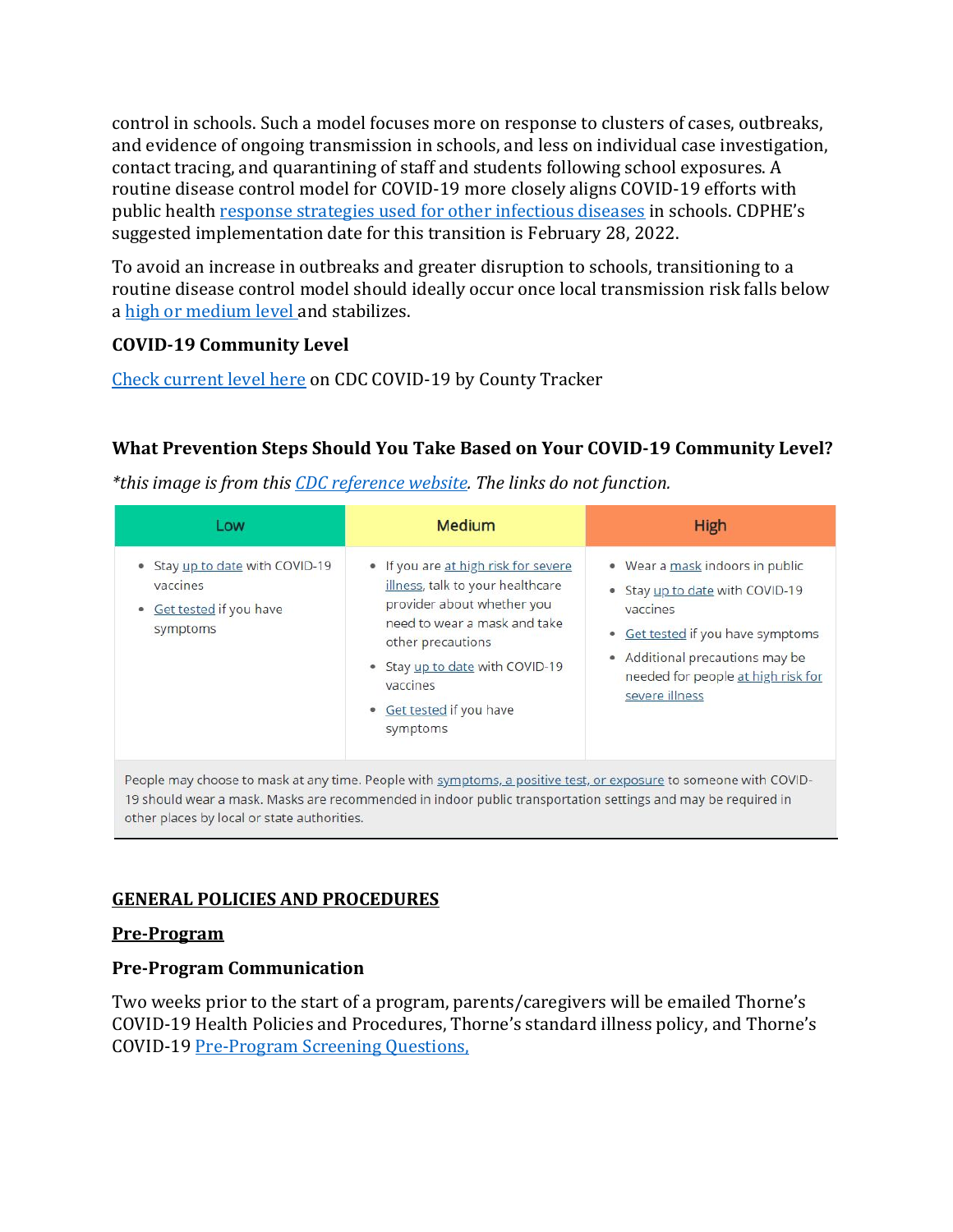### **Pre-Program Risk Assessment**

**Important:** Do not bring your child to any Thorne program if they have symptoms of illness, including by not limited to COVID-19, that are not their consistent normal baseline as indicated by a doctor's diagnosis, such as seasonal allergies OR if they are unvaccinated and have been exposed to someone with COVID-19. See below for more detail on communication with Thorne staff and returning to camp.

To ensure the safety and well-being of all participants and their families, Thorne encourages all participants and the members of their direct family to follow state and local orders and recommendations related to COVID-19. If a participant or direct family member has for any reason not been in compliance with local orders or recommendations for the two weeks prior to or during a Thorne program, please contact the Director of your Thorne program (contact information is on page 1-2 and in program addendum) so that we can assess risks and minimize the potential for spreading COVID-19 to other Thorne participants and their families.

The following additional resources may be useful in helping your family to develop its own plan to stay as safe as possible from catching or spreading COVID-19:

[COVID-19 Risk Assessment Tool](https://assets.bouldercounty.org/wp-content/uploads/2022/04/Risk-Assesement-1.pdf)

[Boulder County Public Health COVID-19 Resources](https://www.bouldercounty.org/families/disease/covid-19/)

[Colorado COVID-19 Website](https://covid19.colorado.gov/)

### **Vaccination**

Thorne and the healthcare community strongly recommends, but does not require, that any participant or staff member ages 5 and up receive a COVID-19 vaccination prior to camp. Proof of vaccination status will not be required unless a participant or staff member have been exposed to COVID-19, are asymptomatic, and wish to continue the program. See [Isolation and Quarantine Guidelines](#page-5-0) below for more information about how and when it is necessary to provide proof of vaccination status.

For more information on vaccines please visit: [Learn about COVID-19 vaccines](https://covid19.colorado.gov/Learn-about-COVID-19-vaccines#:%7E:text=All%20Coloradans%20age%205%20and,receive%20a%20COVID%2D19%20vaccine.)

### **Each Day Before the Program**

- *Parents/caregivers will be asked to read through the pre-program screening questions* Parents/caregivers are required to keep the participant home if they are sick, starting to feel sick, or if they have a fever. If a participant has any Covid-19 symptoms, they must stay home.
	- o Please refer to the CDPHE ["At Home COVID-19 Symptom Screening Tool for](https://drive.google.com/file/d/1rM77eLlnivcOuoqv0zy0pXXtjnY-fREN/view)  [Parents and Staff"](https://drive.google.com/file/d/1rM77eLlnivcOuoqv0zy0pXXtjnY-fREN/view) and the ["How Sick is Too Sick"](https://drive.google.com/file/d/1RcdCmU4SYXwmVhJrA3Pyk0gP0MTDClkF/view) document if you have any question about if your child should be kept home from the program.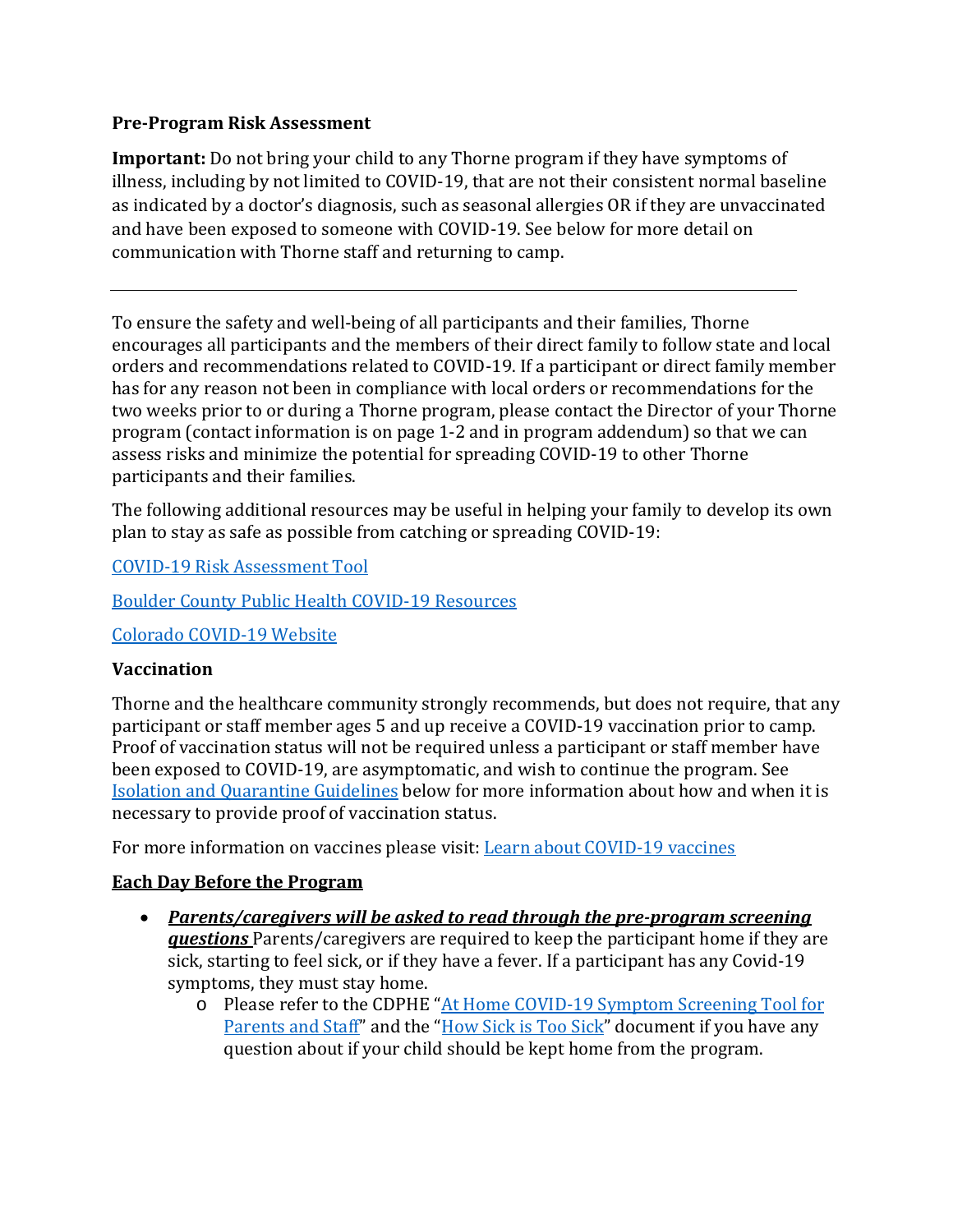• If a participant does not attend a program because of an illness, parents/caregivers must notify your instructor, field coordinator, or Director of your Thorne program (contact information is on page 1-2 and in program addendum). In the message, please include the participant's first and last name, a detailed list of symptoms, and onset time of illness.

General reminders and techniques to reduce exposure prior to camp day:

- Do not bring your child to camp if they are experiencing symptoms of illness, including but not limited to COVID-19 symptoms
- Parents/caregivers should apply sunscreen to the participant within 30 minutes of drop-off each day to minimize the need for teacher/participant contact.
- Participants should use the restroom at home prior to arrival to the program to limit use of shared restrooms at the beginning of the day.

## **Arrival At Program**

Daily health check for participants, staff, and volunteers:

- Upon arrival, parents or caregivers must sign-in the Thorne participants via the paper sign-in form. This is standard CO licensing requirement.
- On this form, there is an added section to answer Yes or No in regard to indicate if participant has any of the stated Covid-19 symptoms.
- Participants who answer YES to **any** of the health screening questions will be required to go home. Thorne Staff will refer to CDPHE guidelines, communicate with CDPHE for further guidance if necessary, and follow up within 24 hours on next steps. See **COVID-19 Illness Policy** below.

### **During the Program**

- Health Precautions
	- o All participants are taught the process to sneeze and cough into the fold of their arms
	- o Staff will teach and remind participants to avoid touching their eyes, nose, and mouth.
	- o Thorne participants will bring individual lunches and snacks and will not share food.
- Hand washing/sanitizing
	- o Hand washing or use of hand sanitizer for all staff and participants will occur as follows:
		- Upon the start of each program,
		- Before and after snack and lunch,
		- Before and after using shared learning materials,
		- After an "unguarded" sneeze or cough within 6 feet of group,
		- After using the restroom.
	- o When sinks are not available, Thorne staff will have spray bottles of clean water, biodegradable soap, and hand sanitizer available throughout the day. Frequent hand washing will be encouraged.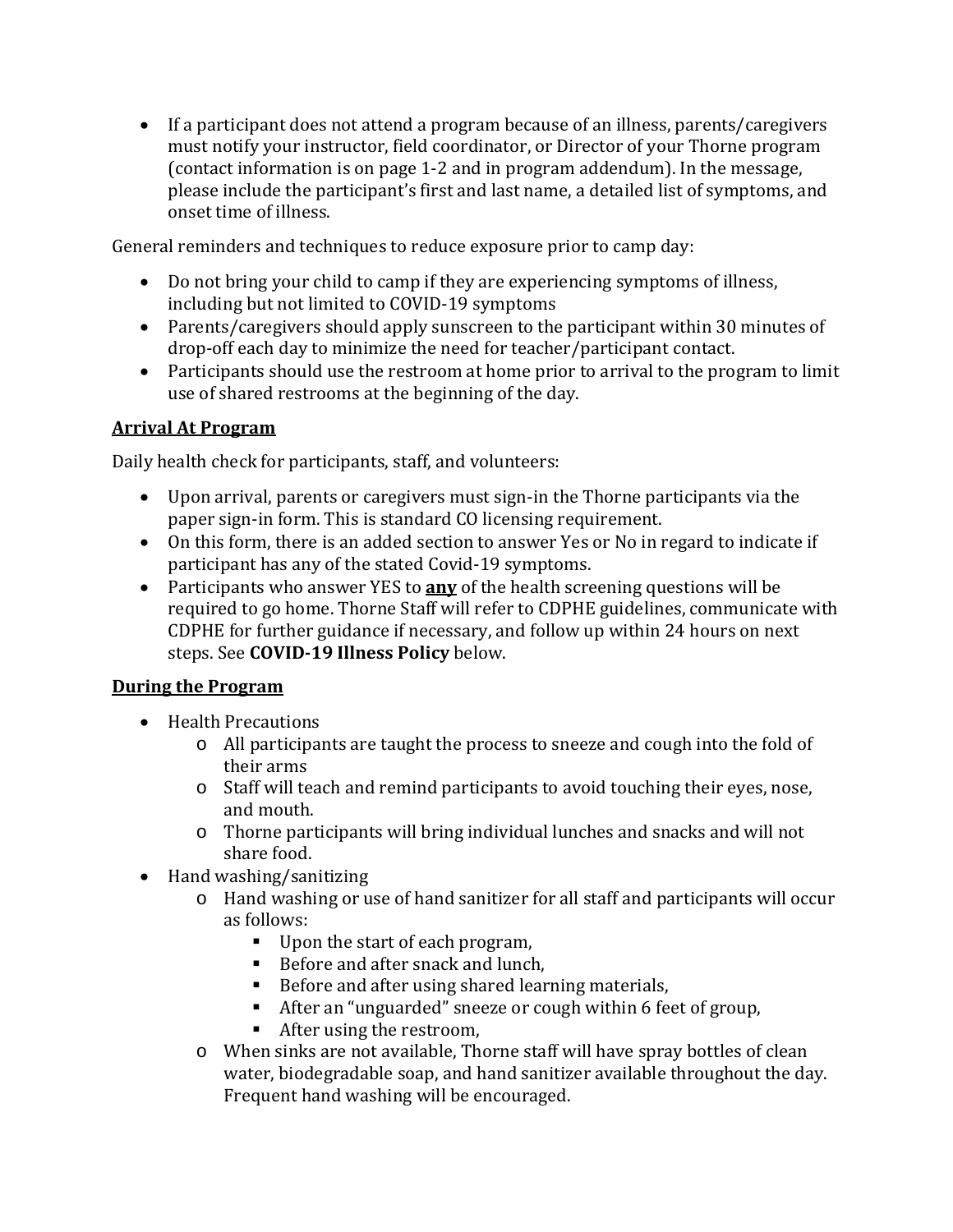- o All participants will be taught the correct "20-second" protocol for hand washing.
- o Hand washing with soap and water is the preferred method; however, hand sanitizer is a backup to hand washing.
- Restrooms
	- o High touch surfaces in restrooms at Thorne facilities will be cleaned and sanitized regularly
	- o Programs may use public restrooms.
	- o Participants will wash hands thoroughly after using the restroom.

## **COVID-19 Illness Policy**

- If a participant does not attend a program because of an illness, parents/caregivers must immediately notify you instructor, field coordinator, or Director of your Thorne program (contact information is on page 1-2 and in program addendum). In the message, please include the participant's first and last name, a detailed list of symptoms, and symptom onset date and time.
- If a participant becomes ill during the program day, Thorne will follow the CDPHE COVID-19 guidance: Addressing [Symptoms at School.](https://drive.google.com/file/d/1-qAUd4g8tYDZ4KKIlbCc_yG0wkEHjiXV/view) If COVID-19 is suspected, the participant will be asked to wear a mask and be isolated from other participants until a parent/caregiver or emergency contact can retrieve them. Staff will have extra face coverings to protect themselves and participants in case a participant starts displaying symptoms of COVID-19.
	- o Note: Thorne will not have COVID-19 Rapid Tests available at camp sites to administer "point-of-care testing" or "test-to-stay" as referenced in external resources.
- Depending on the circumstances of the illness, CDPHE and Thorne will determine if a communication and action plan is needed and such plan will be put into action.
- <span id="page-5-0"></span>• Thorne will exclude participants, staff, and volunteers who have COVID-19 related symptoms or COVID-19 exposure from attendance until they are cleared to return to programming. Thorne will follow the CDPHE and CDC guidance and will communicate the next steps that need to be taken with participant's families, staff, and volunteers.
	- o If a COVID-19 test was required for a child, the parent/caregiver must provide a copy of the child's negative COVID-19 test in order to return to the program. If an alternative diagnosis was required, the parent/caregiver must provide a note from a medical provider that shows an alternative diagnosis and clearance for participation.
	- o In the event a child or staff member tests positive for any other respiratory pathogen (e.g. influenza, RSV, etc.) this will not be used to "rule out" infection with COVID-19. Patients presenting with respiratory illness are tested for COVID-19 in addition to other respiratory pathogens.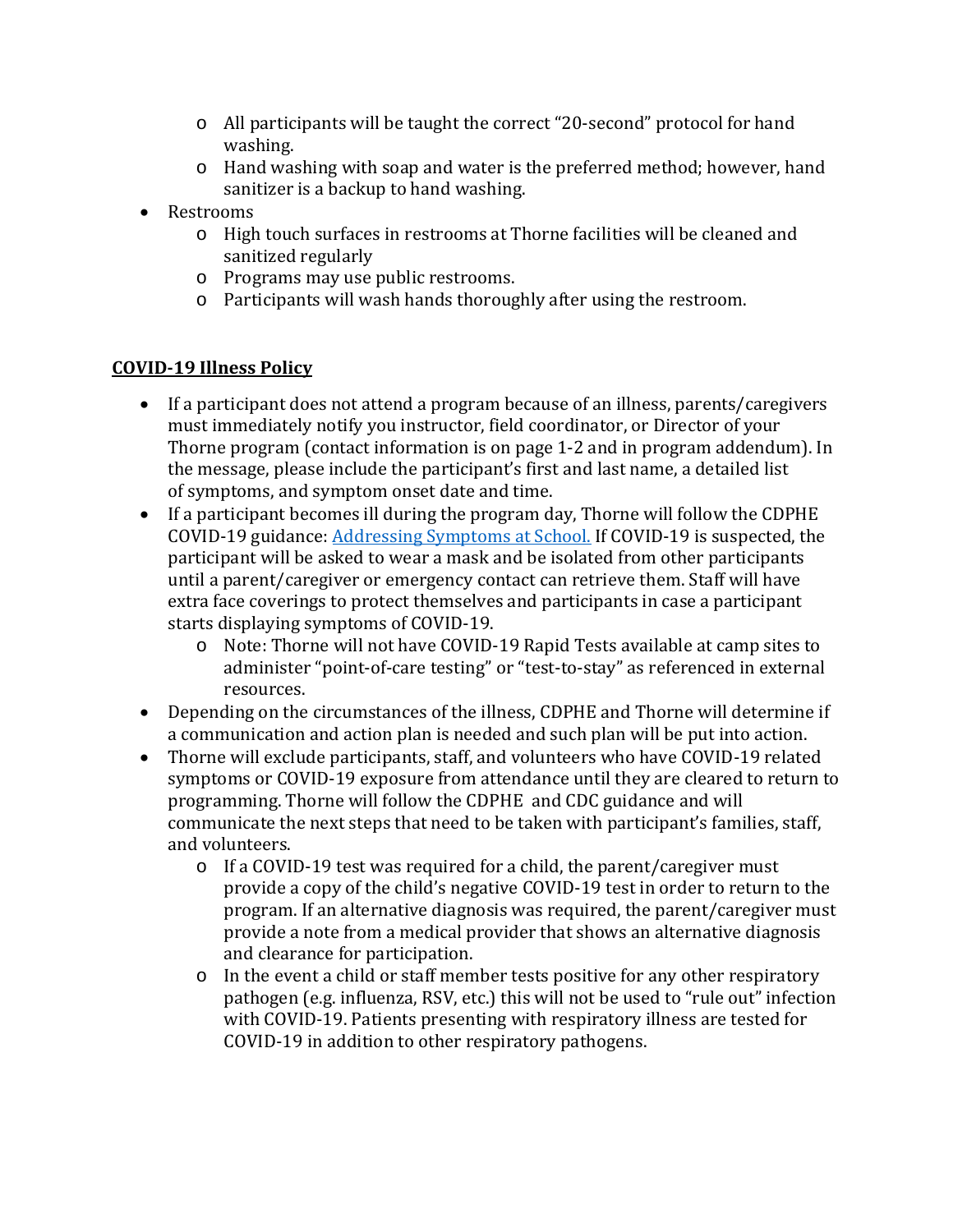### **Exposure and Positive COVID-19 Test Result: Isolation and Quarantine**

*\*the information about isolation and quarantine and the timeline that Thorne will follow come directly from the [CDPHE Guidelines](https://covid19.colorado.gov/isolation-and-quarantine)*

### **COVID-19 Exposure and Quarantine:**

- o If you have been exposed to someone (had close contact\*) who has COVID-19, you may need to quarantine. Quarantine means staying away from other people for a certain amount of time to make sure you don't spread the virus. Even if you don't feel any symptoms, you might be contagious after exposure to COVID-19.
	- \***Close Contact** as [defined by the CDC,](https://www.cdc.gov/coronavirus/2019-ncov/php/contact-tracing/contact-tracing-plan/appendix.html#contact) is *someone who was less than 6 feet away from an infected person (laboratory-confirmed or a clinical diagnosis) for a cumulative total of 15 minutes or more over a 24-hour period (for example, three individual 5-minute exposures for a total of 15 minutes). An infected person can spread SARS-CoV-2 starting 2 days before they have any symptoms (or, for asymptomatic people, 2 days before the positive specimen collection date).*
- o People **who don't need** to quarantine after exposure include:
	- People who are up to date with all recommended vaccine doses.
	- People who have tested positive for COVID-19 (with a viral test, not an antibody test) within the past 90 days.
	- If you were exposed but you don't need to quarantine, you should still wear a well-fitted mask around others for 10 days and avoid high risk people and settings. If you do not develop symptoms, get tested five days after exposure unless you had a positive viral test in the 90 days prior to exposure. Watch yourself for symptoms for 10 days after exposure. If you start to feel symptoms in the 10 days after exposure, get tested immediately and start isolating.
- o If you have been exposed to COVID-19 and wish to continue the program based on vaccination or a positive COVID test within the last 90 days, proof of vaccination or test must be provided to the Summer Camp Director.
- o People **who need** to quarantine after exposure include:
	- People who are not vaccinated, including children under 5 who are yet to have access to vaccines. (unless they have tested positive for COVID-19 in the last 90 days as indicated above)
	- **People who are not up to date with recommended vaccine doses,** including third doses when eligible.
- o If you need to quarantine, you should stay home for five days after you were exposed to COVID-19. Your first day of quarantine is the first full day following your exposure. Wear a well-fitted mask around others in your home if you aren't able to remain completely separate during quarantine. You should wear a well-fitted mask around other people at home and in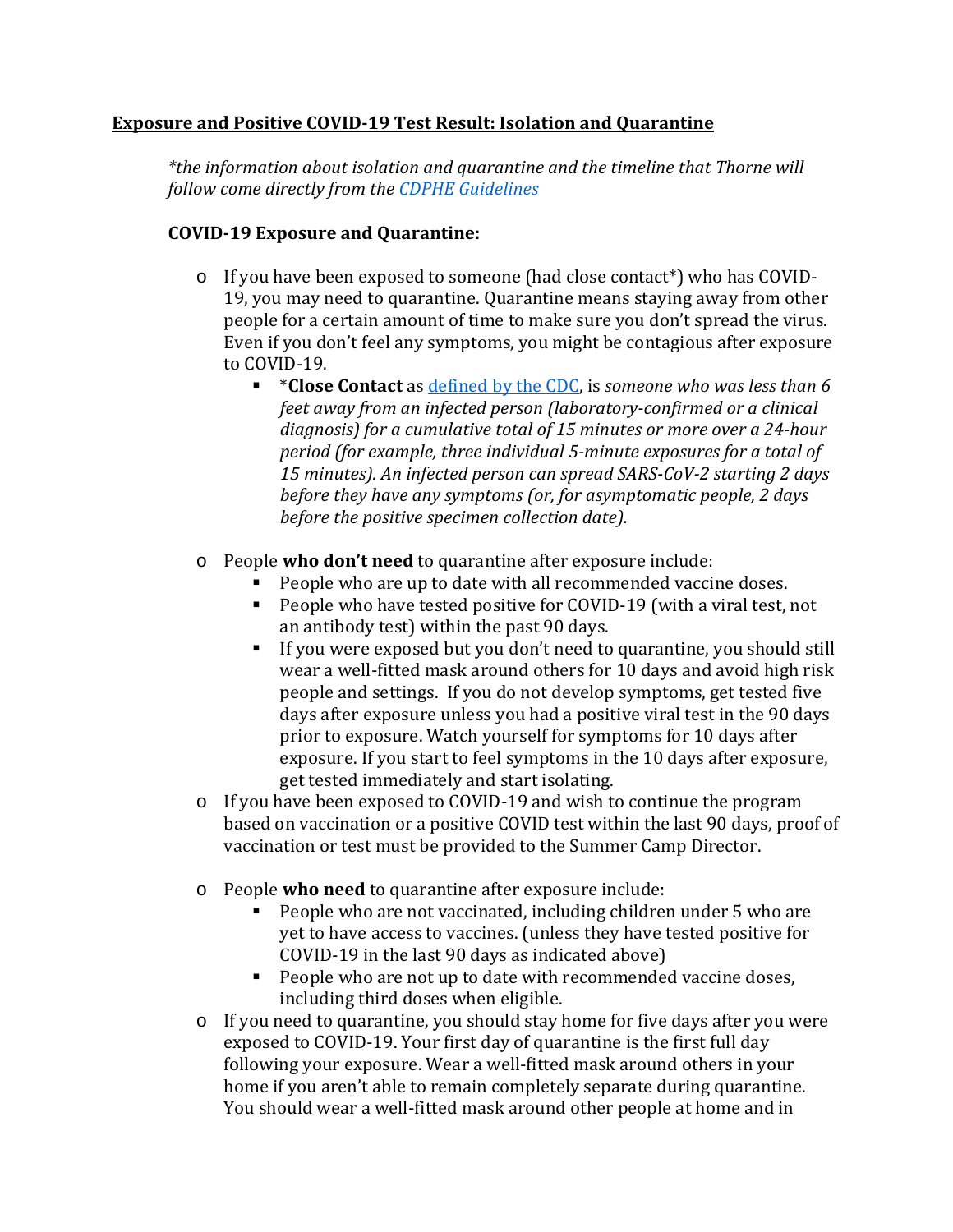public for five more days after that. If you can't quarantine, you'll have to wear a well-fitted mask around others for 10 days after exposure. People who are unable to wear a mask around others, including children under the age of 2 years and people of any age with certain disabilities, should quarantine for a full 10 days.

 Get tested on day five after your exposure. Watch yourself for symptoms for 10 days after exposure. If you start to feel symptoms, get tested immediately and start isolating. Avoid contact with people who are at high risk and high risk settings for at least 10 days after exposure. Do not go to places where you are unable to wear a mask. Avoid eating around others at home and at work for at least 10 days after exposure.

### • **COVID-19 Positive and Isolation**

- o If you have tested positive for COVID-19, you should isolate. If you have symptoms of COVID-19 and are waiting for your test results, or you have symptoms and have not been tested yet, you should also isolate. Isolation means staying at home and away from other people until you are likely no longer contagious.
- o How Long to Isolate
	- If depends on how you are feeling. For some people, isolation should last five full days, followed by five more days of precautions.
	- You can stop isolating after five full days if:
		- You tested positive, but don't have any symptoms.
		- You had mild symptoms, you are starting to feel better, and you don't have a fever.
		- Your first day of isolation is the first full day after you started feeling symptoms or tested positive.
	- Testing is not required to stop isolation. If you have access to a test and want to test, the best approach is to use an antigen test (such as a rapid at-home test) toward the end of the five-day isolation period if you do not have symptoms or are fever-free and your symptoms are improving. If your result is positive, you should continue to isolate until after day 10. If the result is negative, you can stop isolating after 5 days.
- o If families have questions about where to get tested for COVID-19, they should contact their insurance company or refer to **BCPHE's website** for more information.
- o If families are concerned about discomfort during the COVID-19 test, the health department recommends looking for a testing center that uses Anterior Nares Swabs. These swabs are smaller and may be gentler for children.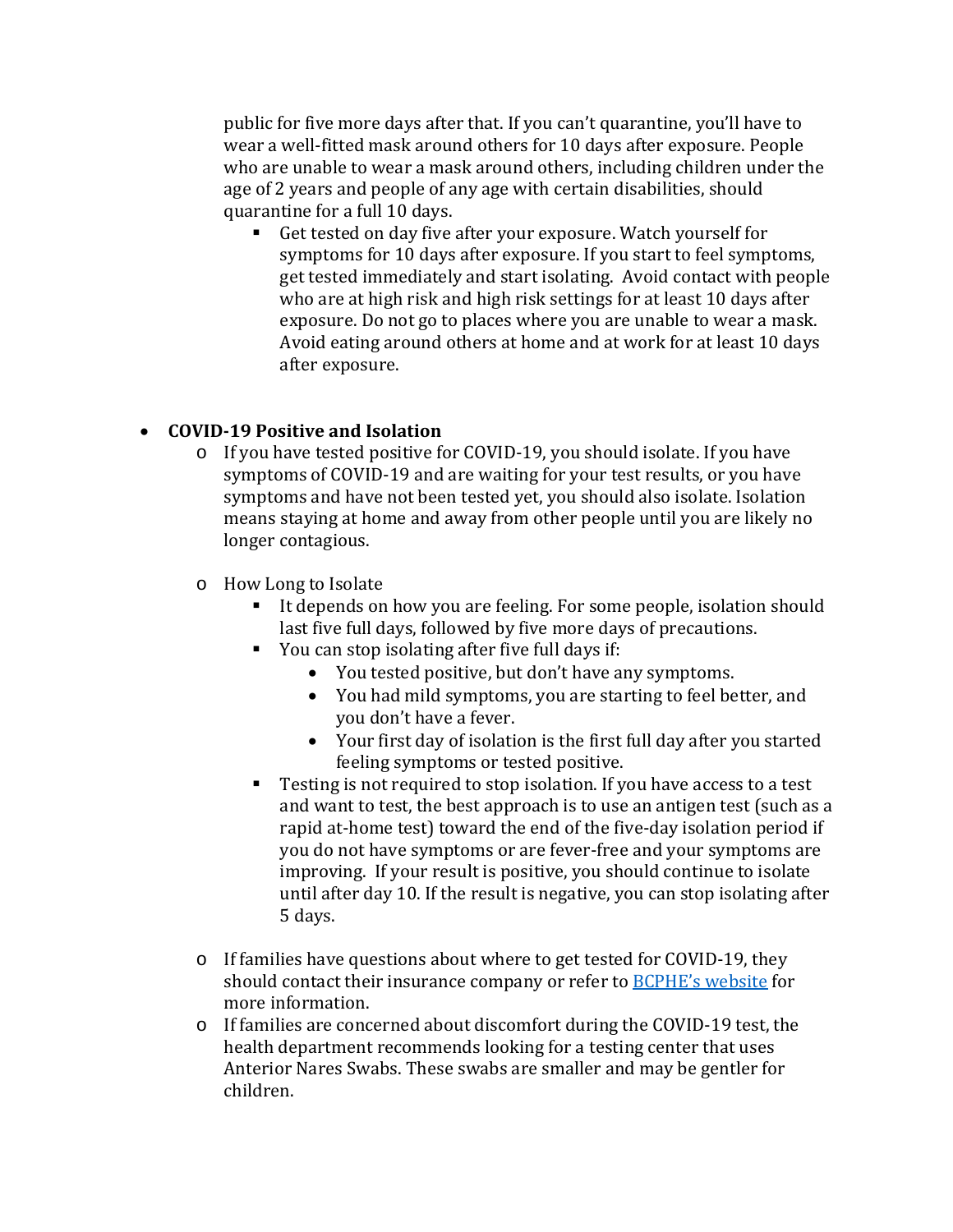- o Order free rapid tests for your family in advance of symptoms here: <https://www.covid.gov/tests>
- In the event that a participant, staff, or volunteer tests positive for COVID-19, Thorne staff will report the positive to CDPHE and request additional guidance on isolation/quarantine procedures and program closures.
- Thorne has a backup, substitute system for staff who have COVID-19 related symptoms and cannot work.
- For all illnesses that do not have symptoms associated with COVID-19, families should refer to the CDPHE [How Sick is Too Sick](https://drive.google.com/file/d/1RcdCmU4SYXwmVhJrA3Pyk0gP0MTDClkF/view) document and Thorne's Standard Illness policy.

### **Face Coverings and Social Distancing**

### **When Boulder County community level is:**

## LOW or MEDIUM

- Campers, Staff, or Volunteers may choose to wear a mask based on their own risk tolerance, but Thorne programs do not require the use of masks in outdoors, indoors, or on BVSD buses.
- Mask will be required indoors, on BVSD buses, and when in close proximity to others outdoors if a participant is asymptomatic and between days 6-10 when returning from isolation when COVID positive or from quarantine if exposed and unvaccinated.
- Masks may become required during Community Levels LOW and MEDIUM if indicated by the BCPHE or CDPHE for an exposure or outbreak in Thorne's programs.

### HIGH

- Campers, Staff, or Volunteers will be required to wear a mask indoors and when on BVSD transportation. Masks will not be required when outdoors with sufficient space for movement.
- Mask will be required indoors, on BVSD buses, and when in close proximity to others outdoors if a participant is asymptomatic and between days 6-10 when returning from isolation when COVID positive or from quarantine if exposed and unvaccinated.

### **Other notes on masks:**

- It is recommended that a child have a mask in their bag for each camp day. They can remain in their bag under Community Levels **LOW** or **MEDIUM** and will only be used if a child becomes ill during the camp day and is required to isolate until they can be picked up. If the child does not carry a mask with them and they become ill during the day, one will be provided to them by a Thorne staff member.
- During community levels **HIGH**, campers will be required to bring a mask to camp.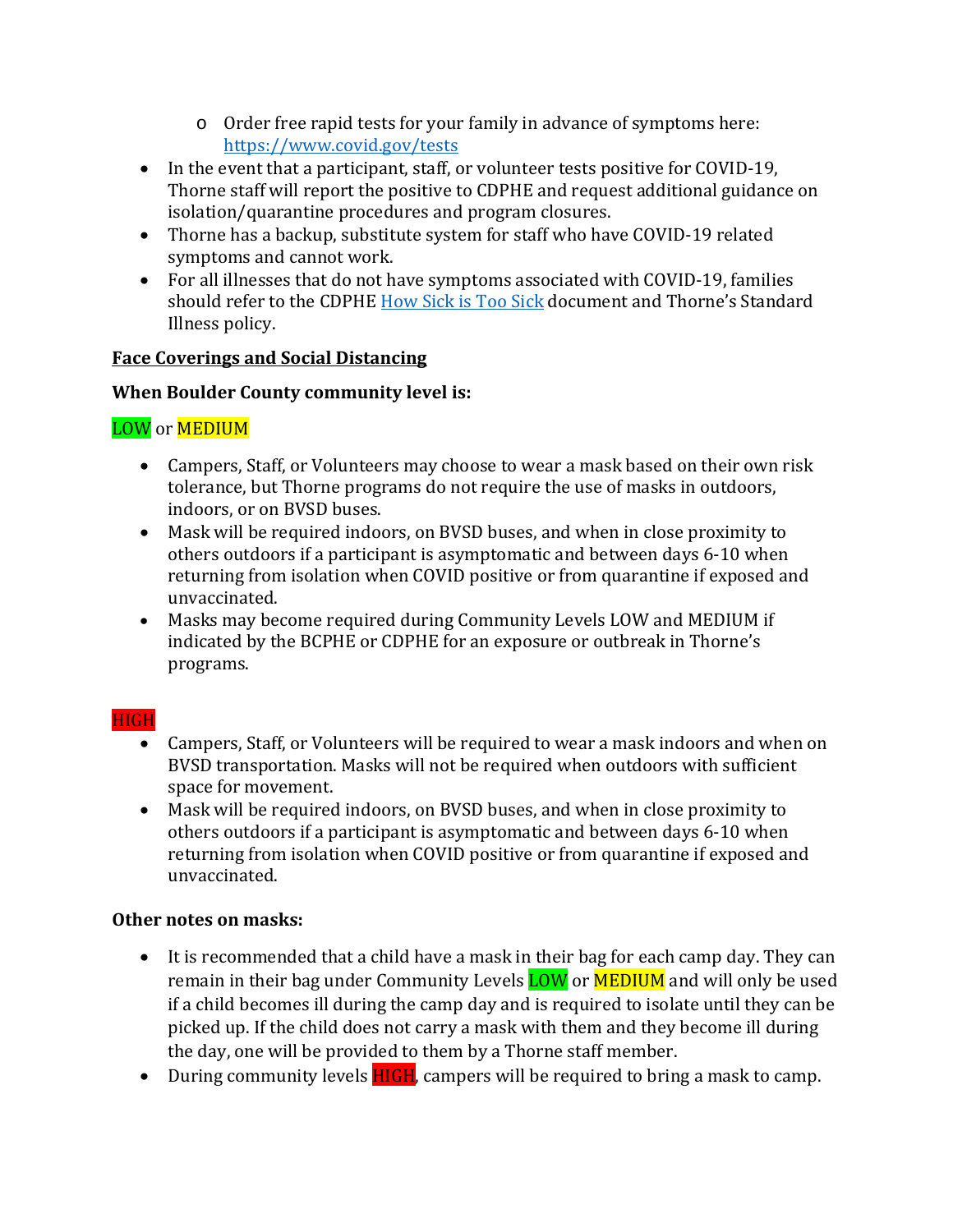• Any parent/caregiver who wants Thorne staff to ensure that their child wear a face covering most or all of the time or not be allowed in close contact with other participants not wearing a face covering should contact the Director of their program (contact information is on page 1-2 and in program addendum), and any agreements made between the Director and parent will be confirmed in writing by the Director to the parent by e-mail.

### **Grouping of Participants**

- Under Community Levels **LOW** or **MEDIUM** Thorne will NOT always segment participants into specific groups when outdoors. While groups are generally separate through the day, Thorne instructors will occasionally hold camp wide activities and gatherings in large open spaces where groups will intermingle. All campers and staff will also be together on buses to and from field trip sites 4-5 times a camp session.
- Under Community Level **HIGH** groups will limit intermingling with other groups in order to reduce risk of spreading COVID-19, except in the instance where intermingling of groups is needed in order to as best as possible ensure the safety of participants (i.e. during a weather emergency or in response to the injury of a participant).
	- o During bus transportation during Community Level HIGH participants will be masked and windows will be open, if possible, to reduce exposure.

### **Indoor Spaces**

Thorne will operate programs outdoors as much as possible, but there are days and/or times of the day when program participants will be indoors. During times of unsafe weather, which could include storms or extreme heat or cold weather, we will operate indoors. We also may go indoors for bathroom use and handwashing. Some Thorne programs use indoor spaces more than others do. See program specific policies and procedures for more information on the use indoor spaces for each individual program.

For mask wearing protocols when indoors, please see Thorne's policy regarding Community Levels **LOW**, MEDIUM, and **HIGH** above.